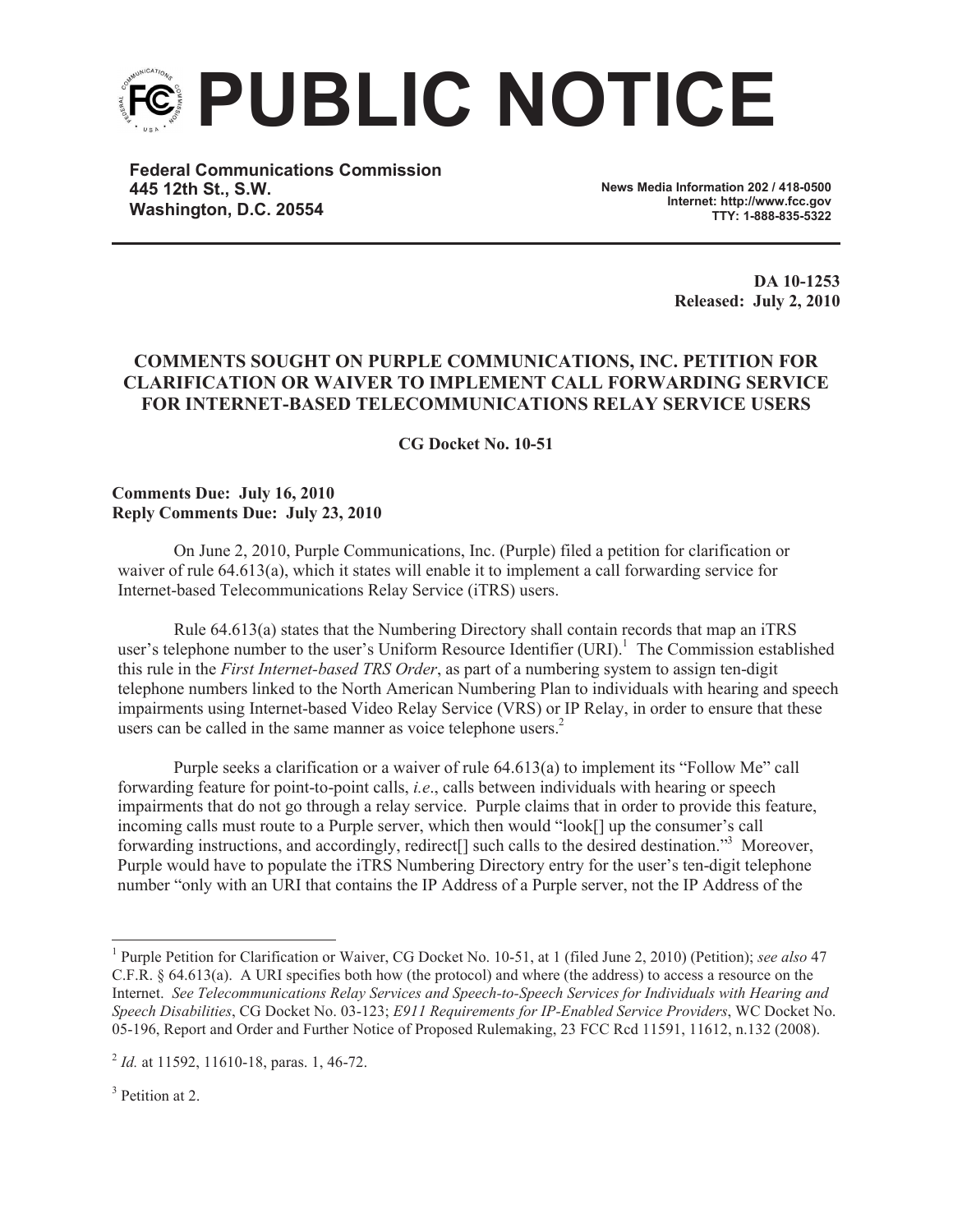consumer's primary video device."<sup>4</sup> Purple argues that clarification of rule 64.613, or a waiver of the rule, to allow Purple to provide this feature to its users, is appropriate to further functional equivalency by facilitating point-to-point calls and provide a service already available to hearing users.<sup>5</sup>

Interested parties may file comments on the Purple Petition on or before **July 16, 2010** and reply comments on or before **July 23, 2010**. Filings in this proceeding should be captioned "Purple Call Forwarding Petition for Clarification or Waiver" and filed in **CG Docket No. 10-51**.

Comments may be filed using the Commission's Electronic Comment Filing System (ECFS) or by filing paper copies.<sup>6</sup> Comments filed through the ECFS can be sent as an electronic file via the Internet to http://www.fcc.gov/cgb/ecfs/. Generally, only one copy of an electronic submission must be filed. If multiple docket or rulemaking numbers appear in the caption of the proceeding, commenters must transmit one electronic copy of the comments to each docket or rulemaking number referenced in the caption. In completing the transmittal screen, commenters should include their full name, U.S. Postal Service mailing address, and the applicable docket or rulemaking numbers. Parties may also submit an electronic comment by Internet e-mail. To get filing instructions for e-mail comments, commenters should send an e-mail to ecfs@fcc.gov, and should include the following words in the body of the message, "get form." A sample form and directions will be sent in reply. Parties who choose to file by paper must file an original and four copies of each filing. If more than one docket or rulemaking number appears in the caption of this proceeding, commenters must submit two additional copies for each additional docket or rulemaking number.

Paper Filers: Parties who choose to file by paper must file an original and four copies of each filing. If more than one docket or rulemaking number appears in the caption of this proceeding, filers must submit two additional copies for each additional docket or rulemaking number.

Filings can be sent by hand or messenger delivery, by commercial overnight courier, or by firstclass or overnight U.S. Postal Service mail (although we continue to experience delays in receiving U.S. Postal Service mail). Parties are strongly encouraged to file comments electronically using the Commission's ECFS. All filings must be addressed to the Commission's Secretary, Office of the Secretary, Federal Communications Commission, 445 12th Street, S.W., Washington, D.C. 20554.

- **•** Effective December 28, 2009, all hand-delivered or messenger-delivered paper filings for the Commission's Secretary must be delivered to FCC Headquarters at 445  $12<sup>th</sup>$  St., SW, Room TW-A325, Washington, DC 20554. All hand deliveries must be held together with rubber bands or fasteners. Any envelopes must be disposed of before entering the building. The filing hours at this location are 8:00 a.m. to 7:00 p.m.
- Commercial overnight mail (other than U.S. Postal Service Express Mail and Priority Mail) must be sent to 9300 East Hampton Drive, Capitol Heights, MD 20743.
- **•** U.S. Postal Service first-class, Express, and Priority mail must be addressed to 445  $12<sup>th</sup>$ Street, SW, Washington DC 20554.

<sup>4</sup> *Id*.

<sup>5</sup> *Id*. at 5-8.

<sup>6</sup> *See Electronic Filing of Documents in Rulemaking Proceedings*, GC Docket No. 97-113, Report and Order, 13 FCC Rcd 11322 (1998).